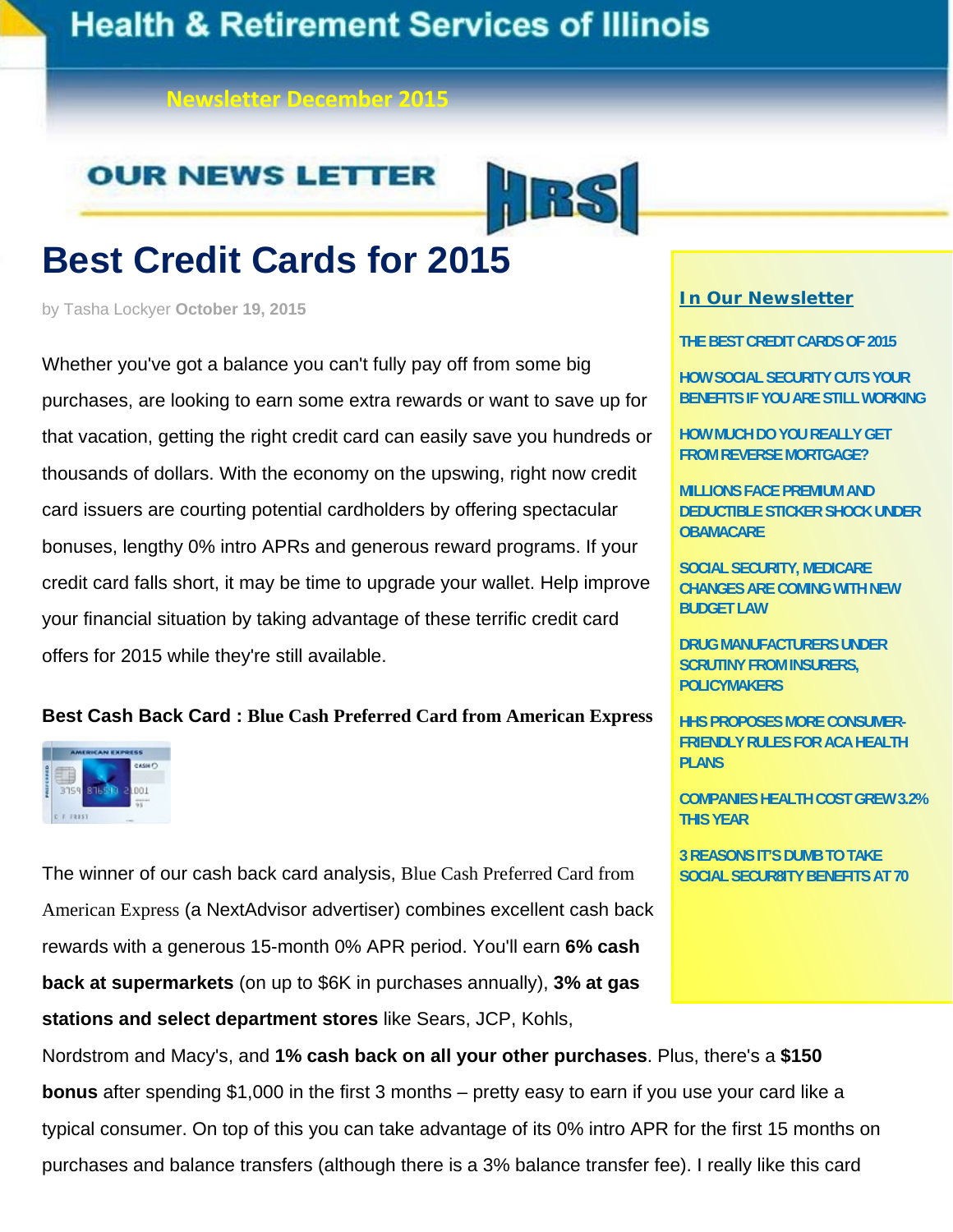#### www.healthcareil.com **Page | 2**

because of its huge cash back potential. Anyone who spends a lot on groceries and gas can really rack up the cash back rewards. And you don't have to sign up quarterly to get your cash back – it's automatic. There is a \$75 annual fee, which can be off-putting to some, but honestly if you use your card like a typical consumer you should more than earn this back. If you prefer a card with no annual fee, generous and straightforward cash back rewards (effective 2% cash back on everything!) and a 15-month 0% intro APR period, check out the Citi Double Cash Card. Or to find out which cash back card is the best for your spending patterns, use our free Personalized Cash Back Calculator.

### **Best Balance Transfer Card: Chase Slate**



If you overdid it on some shopping purchases and can't fully pay off your balance on one or more credit cards, Chase Slate is the card for you. Instead of starting to rack up huge interest fees, you can transfer your balances to the Chase Slate. With a **15-month 0% intro APR** on balance transfers and purchases, as well as **no balance transfer fees** and no annual fee, this card can save you a ton in interest payments. It's the only card we've found that offers both no balance transfer fee and a lengthy 0% intro APR. And unlike other cards with stellar features like these, people with merely good credit (often viewed as a credit score above 660) have a chance to be approved for this card. Note that the \$0 balance transfer fee is only available for the first 60 days, but since the reason most people get this card is to transfer their balances immediately that shouldn't be an issue. If you're in the market for a balance-transfer card and aren't sure which one is best for your situation, take a look at our free Balance Transfer Calculator to determine which card will save you the most.

### **Best Low APR Card: Citi Simplicity**

citi

**Leading the pack with an outstanding 21-month 0% intro APR** (the longest we've found) and no annual fee or late fees, Citi Simplicity will carry you well into 2017 interest-free. You'll enjoy a 0% intro APR period for 21 months (that's over 1.5 years!) on both purchases and balance transfers. Plus you won't pay late fees, penalty rates or an annual fee. Although we encourage our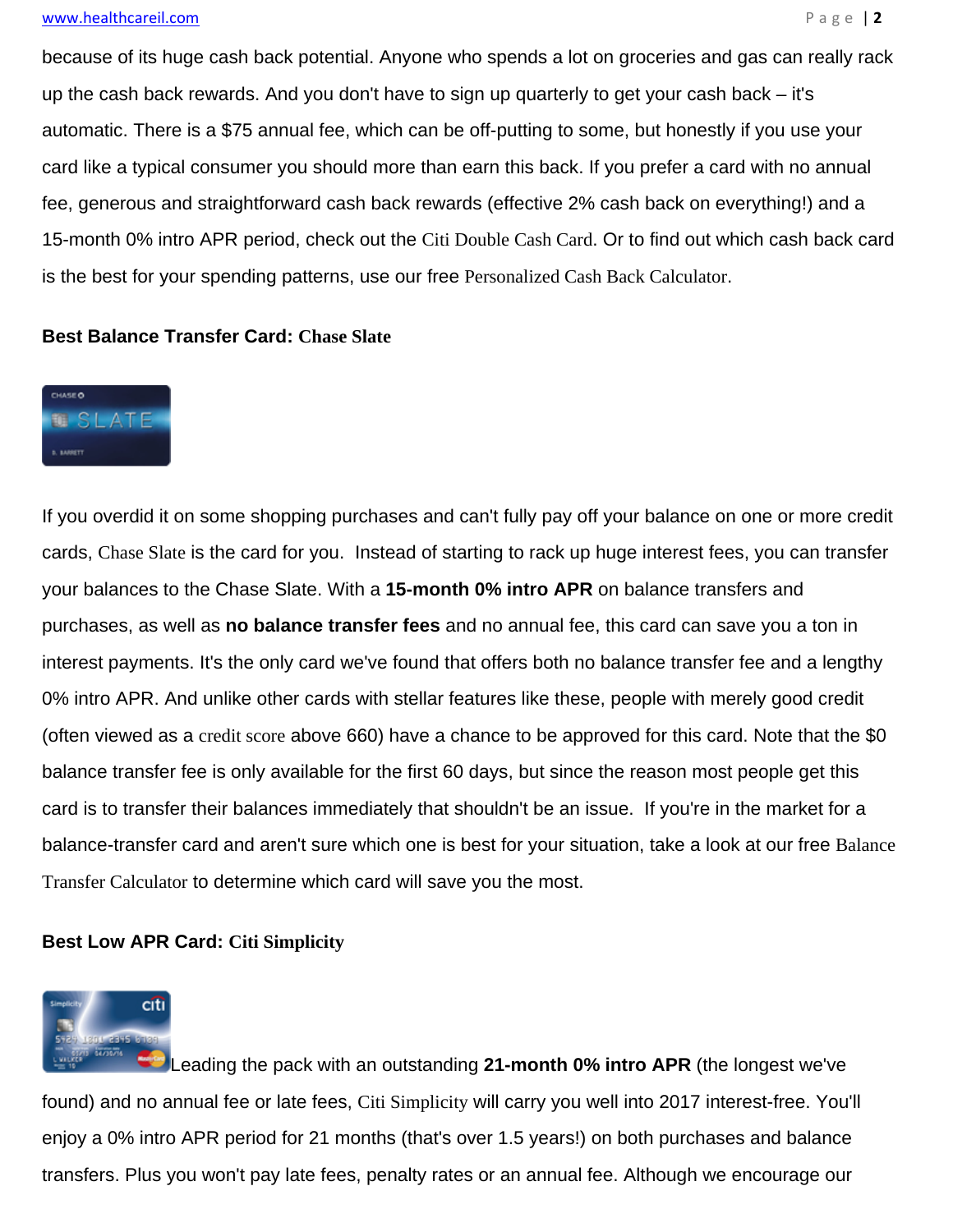#### www.healthcareil.com **Page | 3**

readers to pay their cards on time to maintain a healthy credit score, having no late fees and no penalty rates is a huge bonus for anyone who may be late with a payment every now and then. Now is the time to get this card, as any purchases you make will be interest-free until 2017. This extended 0% APR period will allow you to pay down your balance over time without costing you anything in interest fees. Note this card does have a 3% balance transfer fee.

#### **Best Travel Card: Capital One Venture Rewards Card**



If you're saving up for that big vacation or are just a frequent traveler, you should strongly consider the Capital One Venture Rewards Card. It starts off with a 40,000 point bonus – equal to \$400 in travel – after you spend \$3,000 in the first 90 days. Plus you'll earn 2 miles for every dollar you spend. That's **2x miles on every purchase**, not just in certain categories or on special deals you have to sign up for quarterly. Using your earned miles is easy too- just book your travel and then redeem your miles as a statement credit against your travel costs. You can travel however and wherever you'd like; on any airline, at any hotel and with any rental car company (or cruise!). You can also make your travel plans however you would like; online, with a travel agent or over the phone. The bottom line is that you just need to pay for the travel with this card, it's as simple as that.

The Capital One Venture Rewards Card had a very high reward value of \$2.00 for every \$100 spent in both the flight and hotel categories in our Travel Rewards Credit Card Analysis. This high value means that your miles are worth more than with other popular travel cards on the market today. And an added perk is that when you travel outside the U.S. you won't have to pay foreign transaction fees and it has chip and signature technology. The card does have a \$59 annual fee, but it's waived the first year so you'll have a year to determine if this card is right for you before having to pay an annual charge. As an added bonus, the card was designed for people with good to excellent credit, making it a little more accessible than cards that require excellent credit.

### **Best Card for Anyone with Good (but not Great) Credit: Chase Freedom**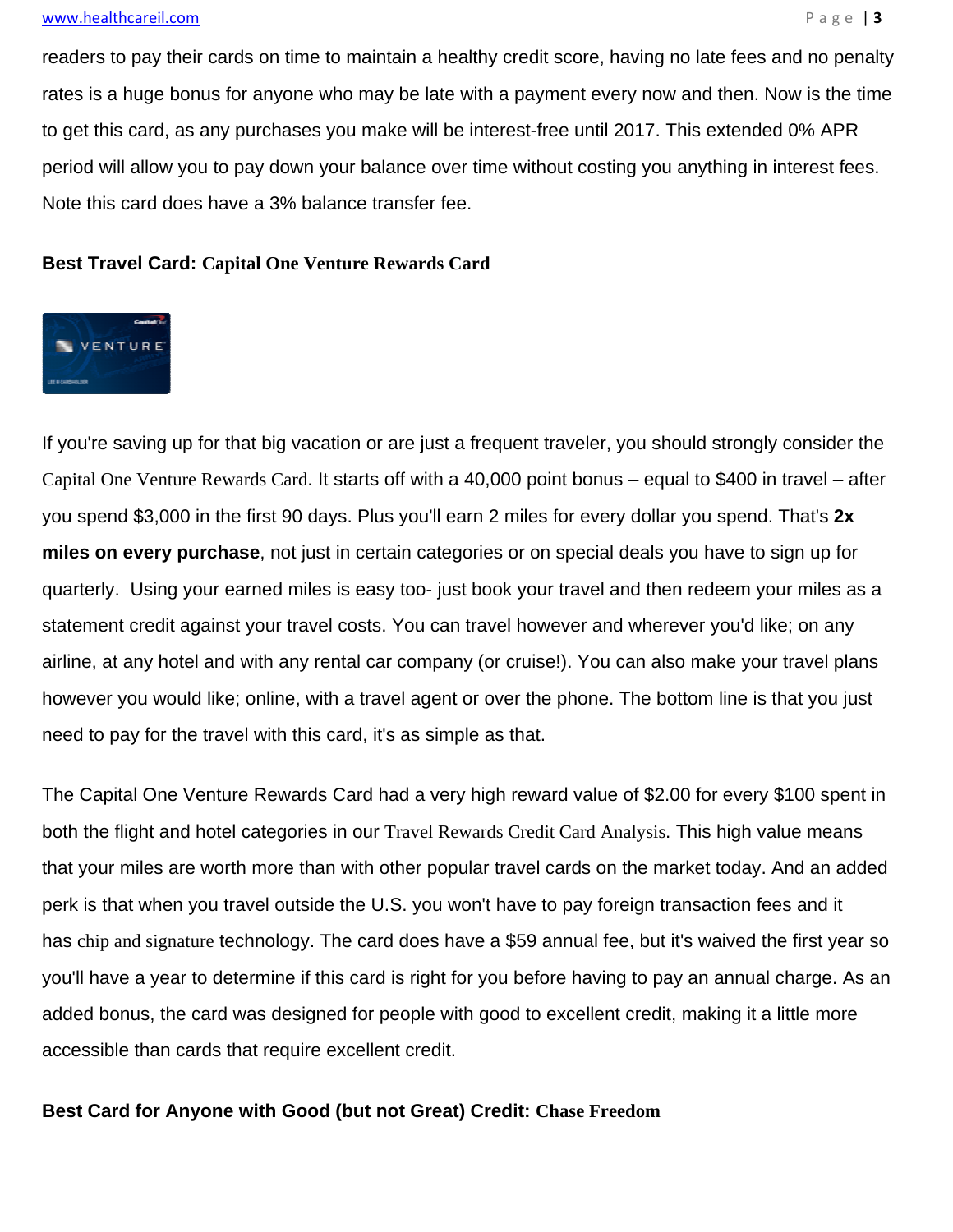

If you're in the market for a credit card but don't necessarily have terrific credit, Chase Freedom might be right up your alley. It was developed for those with "Good" credit, which is typically considered to be a credit score between 660 and 724 on the FICO credit score scale (if you don't know your credit score you can get it for free). The card doesn't skimp on extras either – to start with you'll get an enormous **\$100 intro bonus** after spending just \$500 in the first 3 months. You'll also earn **5% cash back on up to \$1,500 in purchases in categories that rotate quarterly** (note: you need to register each quarter to receive this cash back), and 1% back on everything else you buy. Plus there's no annual fee to worry about paying. We really like this card because it has the great features that cards typically oriented towards consumers with great credit do, but it's available to those who might have a hit or two on the credit report.

### **Best Card for Students: Discover it for Students**



Offering both cash back rewards and a 0% intro APR, Discover it for Students hits the mark for the college-bound. First off, you'll earn **5% cash back on up to \$1,500 in purchases in categories that rotate quarterly** and 1% cash back on all other purchases. You will need to register online quarterly to receive the 5% back, but it's worth it. Plus, you can take advantage of a 6-month 0% intro APR on your purchases. That means you'll pay no interest at all for the first 6 months you have this card. We're not encouraging student debt, but it's nice to know if you put a gift or two and some textbooks on your card you'll have 6 months to pay for them without owing any interest. Just make sure you practice responsible use of your card and you'll be able to build a credit history and boost your credit score. And did we mention there is no annual fee AND no foreign transaction fees? So if you travel outside the U.S. you won't pay any additional fees to use your card, which can save you a ton of money. Overall this is a great card for any college (or grad school) student that combines strong rewards with a 0% intro APR on purchases and very reasonable ongoing interest rate.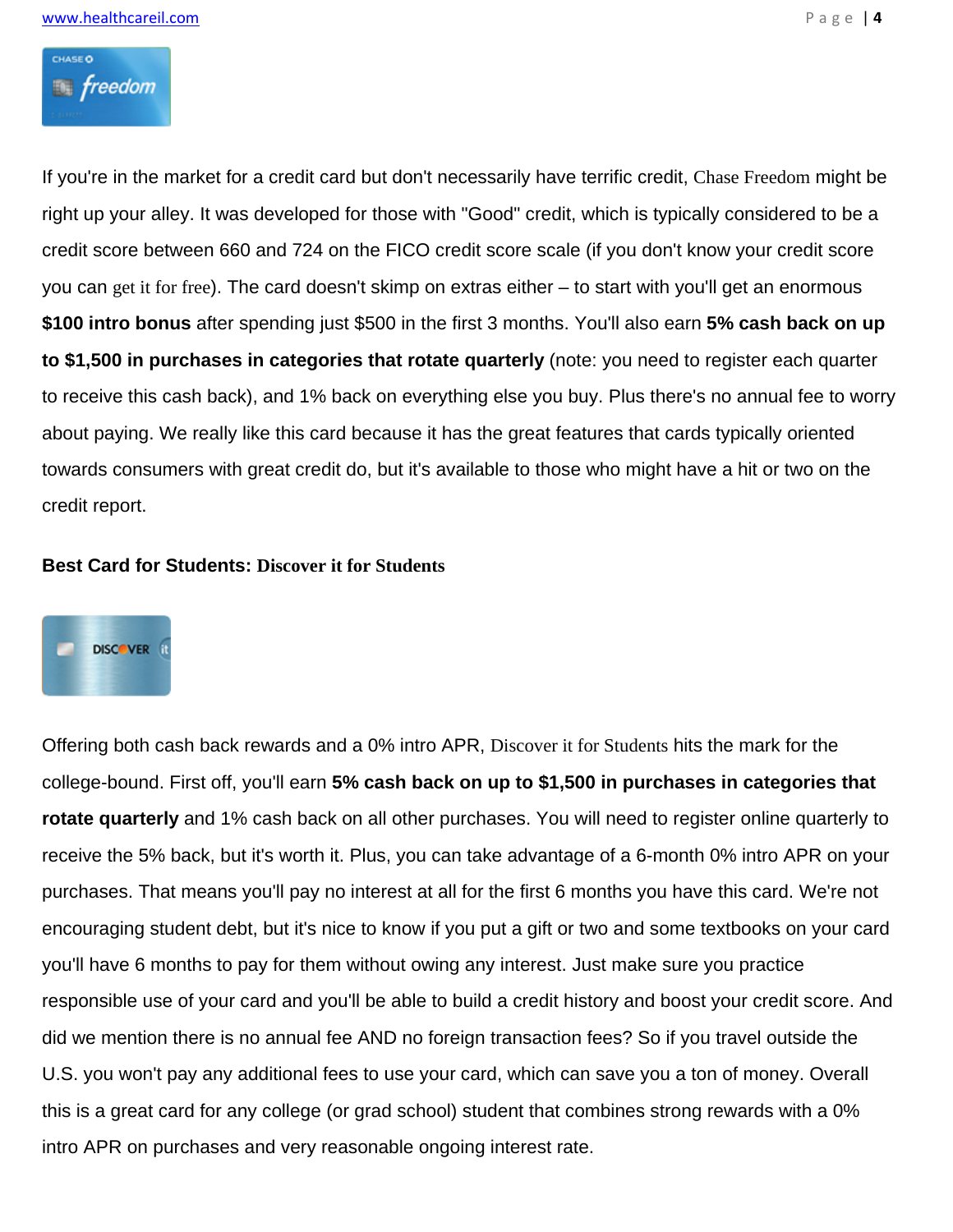### **Best Card for Businesses: Ink Cash Business Card**



Ink Cash Business Card is a terrific pick for business. It serves up some great business-oriented features including generous cash back rewards, a 0% intro APR and no annual fee. Plus there's a **\$200 bonus** after spending \$3,000 in the first 3 months. In addition you'll earn **5% cash back on purchases at office supply stores and on landline, cellular phone, internet and cable TV services** (on up to \$25,000 in combined purchases). You'll also get 2% cash back on the first \$25,000 in combined purchases at restaurants and gas stations and an unlimited 1% cash back on all other purchases. On the downside, the 5% and 2% cash back rewards are issued annually on your account anniversary, but the 1% cash back rewards are issued monthly. The 12-month 0% intro APR on purchases and balance transfers can be very helpful to new businesses looking to make some big purchases they don't need to pay off for a year, or to mature businesses who just want to take advantage of paying no interest on their purchases and balance transfers for a year.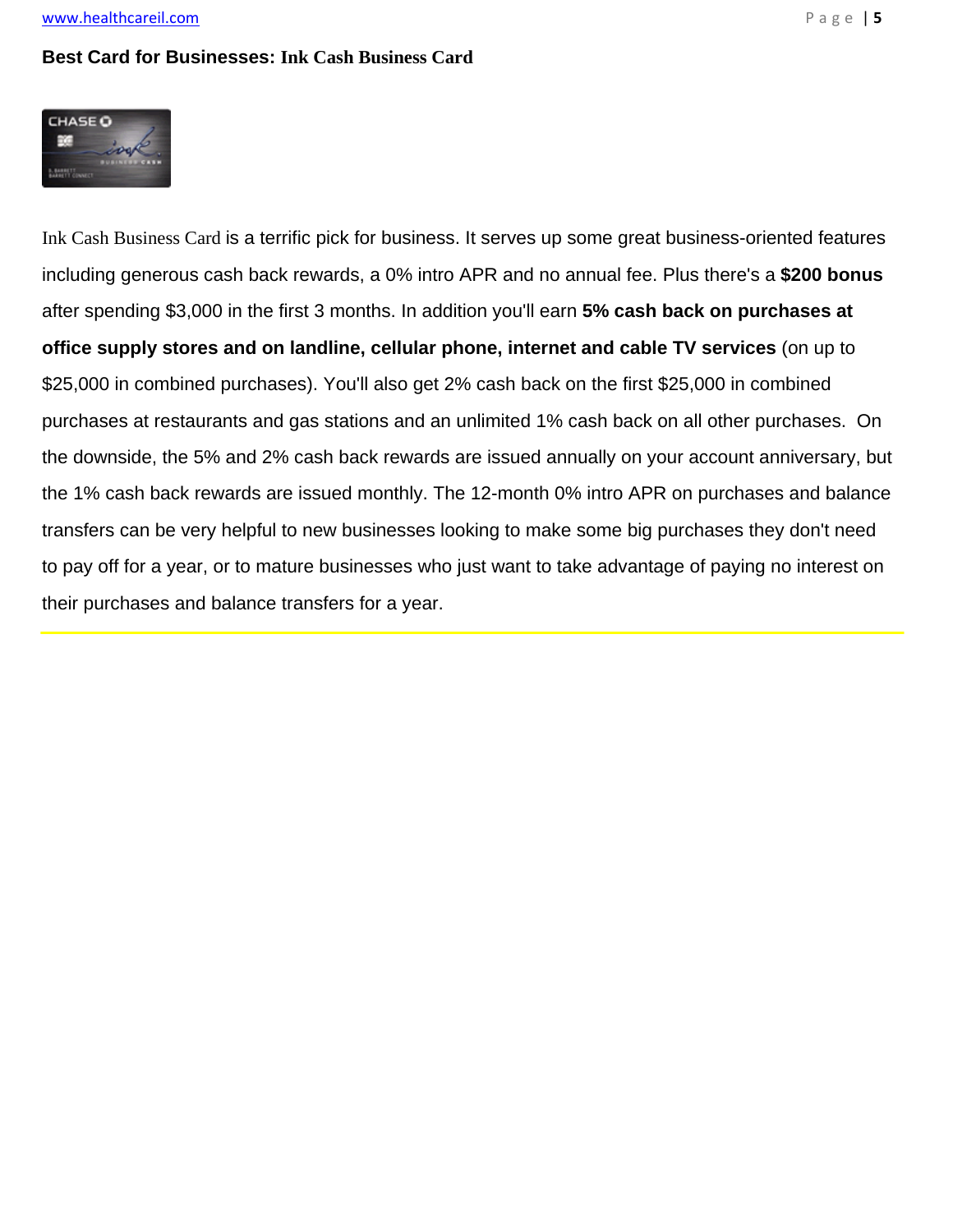### **How Social Security Cuts Your Benefits If You're Still Working**

And if you sign up for Social Security before full retirement age while staying on the job, your benefits could be doubly reduced.

By **Kimberly Lankford**, November 5, 2015

*If I sign up for Social Security at age 62 but am still working, will that affect my benefits?*

Yes. If you sign up

**E**for benefits *before* your full retirement age (age 66 for workers born in 1943 through 1954), your **benefits** 

**E**will be reduced by as much as 25% for claiming early -- and reduced further if you earn more than a certain amount of money from a job or self-employment. (Investment earnings, pension benefits or withdrawals from an IRA or 401(k) don't count; pretax contributions to a 401(k) or other retirement plan do count if the amount is included in your gross wages.)

For 2016, you'll lose \$1 from your benefits for each \$2 you earn above \$15,720. Say, for example, you turn 62 in January 2016 and plan to take Social Security

**B** benefits. If you were to fully retire, you would receive \$600 per month (\$7,200 for the year). You know, however, that you will be working and earning \$20,800 (which is \$5,080 above the \$15,720 limit). In that case, you should let Social Security know about the estimated extra income when you apply for benefits. Social Security will then withhold \$2,540 of your Social Security benefits (\$1 for every \$2 earned over the limit).

Rather than withholding a portion of your benefits each month, Social Security will withhold all benefit

**Payments from January 2016 through May 2016. (Because benefits will be withheld for the full month** of May, the total amount withheld will, in this example, be \$3,000 rather than \$2,540.) Beginning in June 2016, you will receive your \$600 benefit and continue to receive that much every month for the rest of the year. In 2017, you will receive the additional \$460 that was withheld in May 2016. For more examples, see Social Security's How We Deduct Earnings From Benefits.

A different limit applies in the year you reach *full* retirement age. In that year, you'll lose \$1 for every \$3 in earnings over \$41,880 until the month you reach full retirement age. At that point, there's no earnings test; you can keep all of your benefits, no matter how much you earn.

What happens if you are subject to the earnings test and you make more or less than you estimated? When you file your tax return, the IRS will let the Social Security Administration know how much wage and self-employment earnings you report. That figure will be compared with your estimate, and the government will reconcile the books by either sending you a check -- if your estimate of earnings was too high and the earnings test withheld too much of your benefits -- or requiring you to pay the balance.

If you unexpectedly return to work and anticipate exceeding the earnings test, let the SSA know of the change in circumstances as soon as possible so your benefits can be withheld. If the tax return you file shows earnings that should have triggered reduced benefits, you'll be asked to pay back the excess in a lump sum or see future benefits reduced.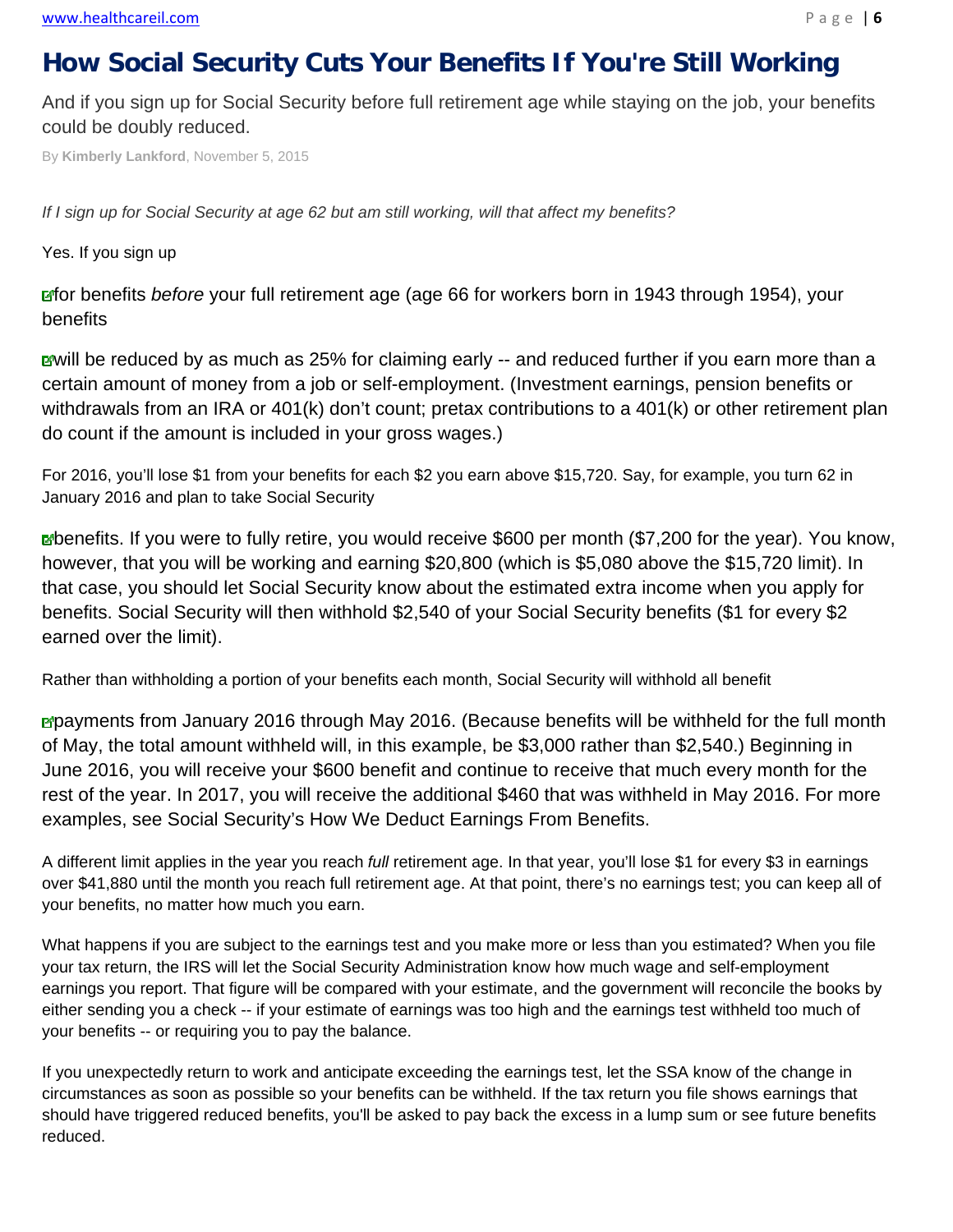Even though the earnings test affects your benefits, the money isn't lost forever. If your retirement benefits are withheld for several months because of your earnings, then your monthly benefit will be recalculated at your full retirement age and increased to make up for the months when your benefits were withheld because of the earnings test.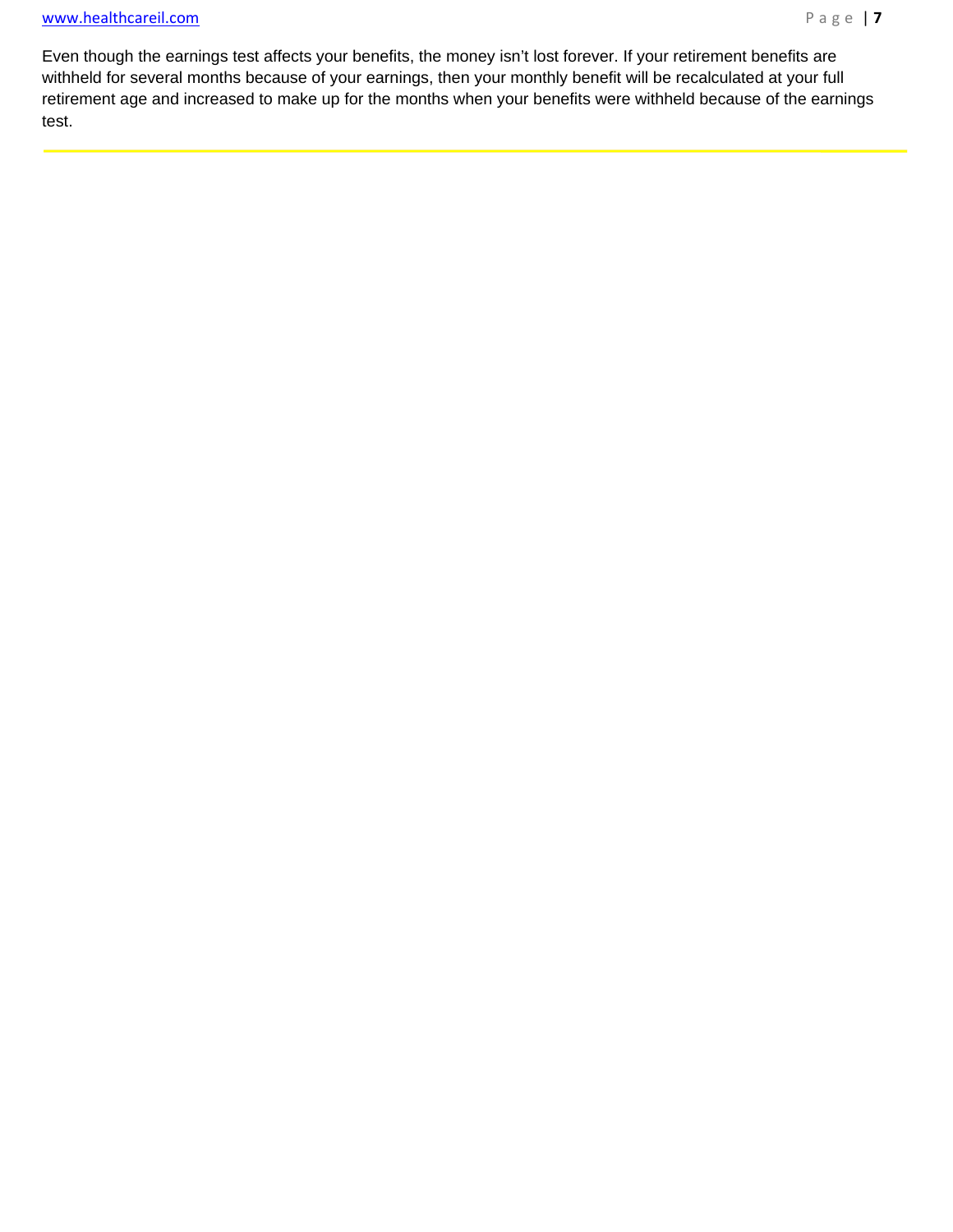## **The New Retirement Plan That Banks Don't Want Seniors Knowing**

November 11, 2015

### **When seniors visit the NewRetirement official website, they may be surprised to find out how much money they can receive through a Reverse Mortgage.**

Still unknown to many, this brilliant retirement method is helping senior citizens across the country by eliminating their monthly mortgage payments and putting cash in their bank account through what's called a "Reverse Mortgage Loan". You can bet that your current mortgage holder might not be too thrilled about this, since they would be losing your business.

So while your mortgage holder may secretly hope you don't find out about how a Reverse Mortgage works, an innovative online tool by NewRetirement has been setup to educate homeowners about Reverse Mortgage loans and how much you are eligible to receive. This new retirement method has been *gaining a lot of attention in 2015*. If eliminating your monthly mortgage payments, generating additional retirement cash, all while being able to live in your home during your lifetime sound good to you, it's vital you act now.

Millions of seniors across the country are in financial stress with high mortgage payments and other medical bills. Many are unable to work, while they are in need of extra retirement income. A Reverse Mortgage loan is often a great solution to eliminate your monthly mortgage payments and generate retirement cash. Calculate how much you can get now >>

# What exactly is a Reverse Mortgage and How Does it Work?

A reverse mortgage is essentially a loan. You are borrowing against your home equity. You can get a lump sum amount, line of credit or get monthly checks. However, unlike traditional mortgages, with a reverse mortgage you do not have to pay back the money you have borrowed as long as you are living in the home.

Reverse Mortgages are ideal for you if:

- You'd like to eliminate your monthly mortgage payment, or if you struggle with bills every month. Could you use an extra \$600-\$1500 per month?
- You plan to stay in your home for the rest of your life.
- You could use the extra money that it provides you (tax free).
- You are 62 years or older and have 50% or more equity in your home.

Although a Reverse Mortgage sounds like a no-brainer, there are many things to consider when exploring this retirement method. Here are a few:

- Interest: Since a reverse mortgage is a loan, it does accumulate interest. But there are no monthly payments due on a reverse mortgage. So the amount you will eventually have to pay back does grow larger over time, but the loan isn't due until you decide to sell your home or when both you and your spouse have died. (To avoid foreclosure, borrowers must keep property taxes & insurance paid up and keep the property in good repair.) The loan repayment amount will never exceed the value of your home.
- **Estate Value:** Your estate value may lower over time. Something to take into consideration if you plan to leave your assets to children.
- Not Enough Cash Can Be Tapped: If you have a lot of home equity, you might be frustrated that a Reverse Mortgage only enables you to use some of it. The HECM loan rules will evaluate your equity using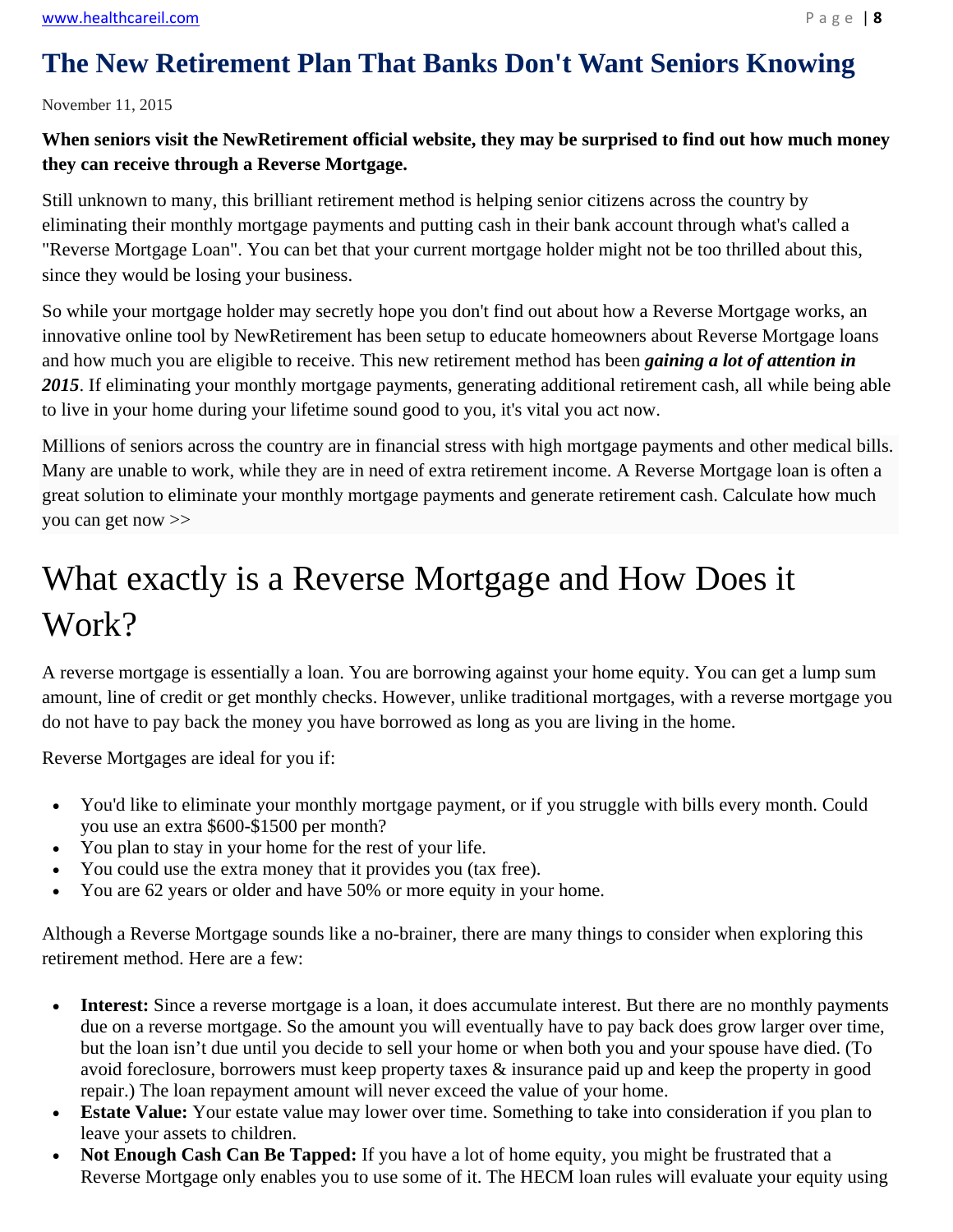a maximum home value of \$625,500, even if your home is worth more. However, your actual loan amount is determined by a calculation that uses the appraised value of your home, the amount of money you owe on the home, your age and current interest rates.

 **Complicated:** To many, Reverse Mortgage Loans are somewhat complicated. Luckily, NewRetirement has setup an innovative online tool to help homeowners find out if it's right for them and how much they can receive.

Where Do I Start?

With hundreds of Reverse Mortgage lenders and brokers available, it can take consumers hours to simply contact each one separately and request a quote. The good news is that there are services that will connect you with the best lender for you. One such service is NewRetirement, who can help you fully understand how a Reverse Mortgage works and also calculate how much money you can get with their innovative online tool.

If you would like more information on how a Reverse Mortgage works or if you'd like to calculate your loan amount you'll want to take this reverse mortgage suitability test. It takes about five minutes, and the service is 100% free. You have nothing to lose, except for your money problems!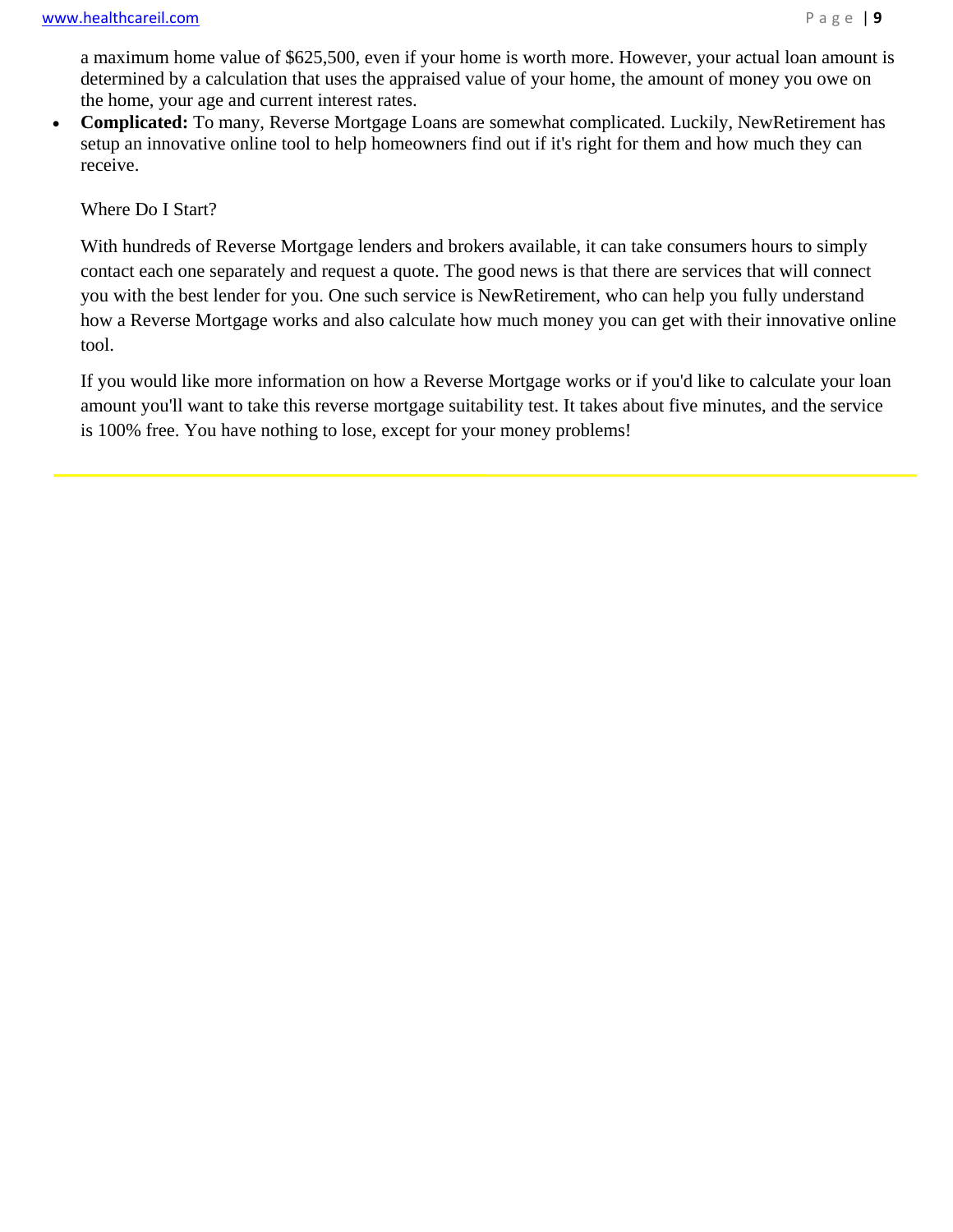# **Millions Face Premium and Deductible Sticker Shock under Obamacare**

# **THE FISCALLIMES**

*By Eric Pianin November 2015*

Millions of Americans who recently began shopping for new health insurance coverage under Obamacare may be suffering from sticker shock.

Increases in 2016 premiums for health insurance coverage -- ranging from basic to top-flight policies -- will be in the double digits and easily eclipse premium hikes recorded between 2014 and 2015, according to a new analysis from consulting firm McKinsey & Co.

For instance, monthly premiums for the lowest-price Silver plan under the Affordable Care Act will rise by a median rate of 11 percent in the coming year, compared to just a 7 percent rate increase between 2014 and 2015, the study shows.

Across the board, the projected rate hikes for the lowest-priced options in each tier of coverage – Bronze, Silver, Gold and Platinum – will contrast sharply with those increases of the previous year.

The median cost of the Bronze plans, one of the most popular offerings because of its relatively low premiums, will rise by 13 percent in 2016, compared to the 7 percent increase in this year's premium. As for the high-end health insurance coverage for wealthier consumers, Gold's median premium rate will jump 15 percent compared to 8 percent last year while Platinum's rate will rise by 12 percent, compared to 10 percent this year.

The premium increases shouldn't come as much of a surprise because numerous health experts and critics of the program have been predicting sizeable increases since last summer. That's when a number of major insurers across the country sought regulatory approval for significant increases for 2016 to cover higher than anticipated claims from sick people who re-enrolled for individual policies, according to the Wall Street Journal.

Senate Majority Leader Mitch McConnell (R-KY), a leading opponent of Obamacare, told reporters earlier this week, "If you look at how it unfolded over the years, everything we predicted is coming true. Higher premiums, higher co-payments, higher deductibles, lost jobs."

The Affordable Care Act provides government subsidies in the form of federal tax credits for many lower-income Americans who must purchase insurance on their own because they can't obtain it through an employer or through a government program like Medicare. The federal subsidies will blunt the impact of price increases for some but not all enrollees for the 2016 coverage season.

The price hikes will be a mixed bag throughout the country, with consumers in some states seeing relatively modest hikes while others slapped with median price increases for the lowest-price Silver plans of between 18 percent and 26 percent. According to the McKinsey study, consumers in Arizona will see a 20 percent increase, Montana and Tennessee 22 percent, Hawaii 25 percent and Oklahoma 26 percent.

According to Modern HealthCare, most enrollees on the federal-run insurance exchanges have chosen Bronze or Silver plans because of their relatively low premiums. From the looks of signups since the start of the new enrollment period on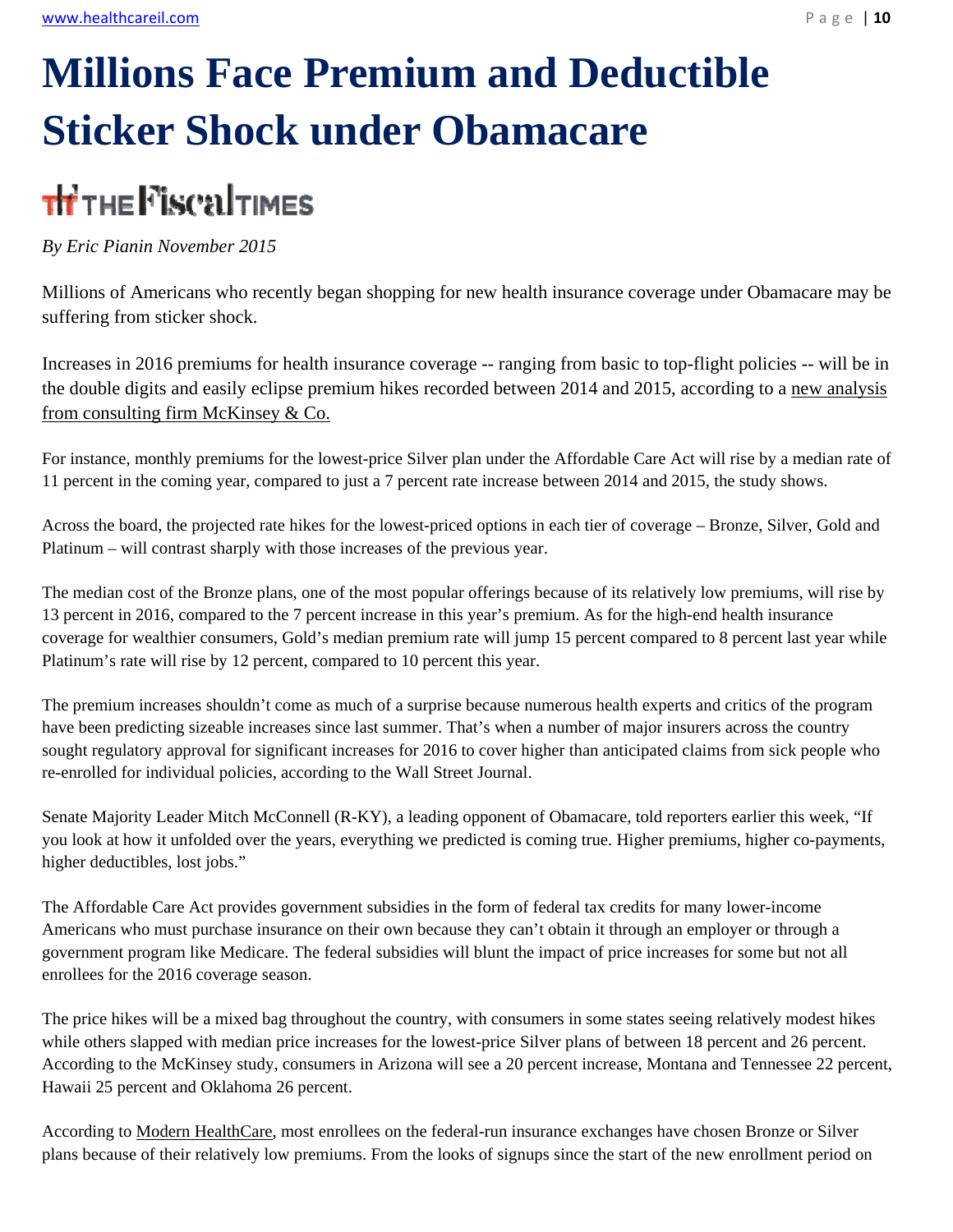Nov 1, those two plans remain the most popular. However, a majority of the options have high deductibles, in which people could potentially be stuck with large medical expenses before insurance kicks in, the publication reported.

Along those lines, Modern HealthCare cited the example of family of four living in Tinley Park, Ill, that makes \$90,000 a year and has 69 health plan options available for 2016. But 58 of those 69 program options are considered high-deductible plans, meaning people covered by them must pay a certain percentage of their medical costs up-front before the coverage kicks in.

For the least expensive bronze plans, the average deductible for individuals is \$5,731—and 11 percent increase. Silver plans are a little less onerous at \$3,117 or an increase of 6 percent for individuals.



### Median change in gross premium across re-filed plans

. Source: McKinsey Center for U.S. Health System Reform; Modern Healthcare graphic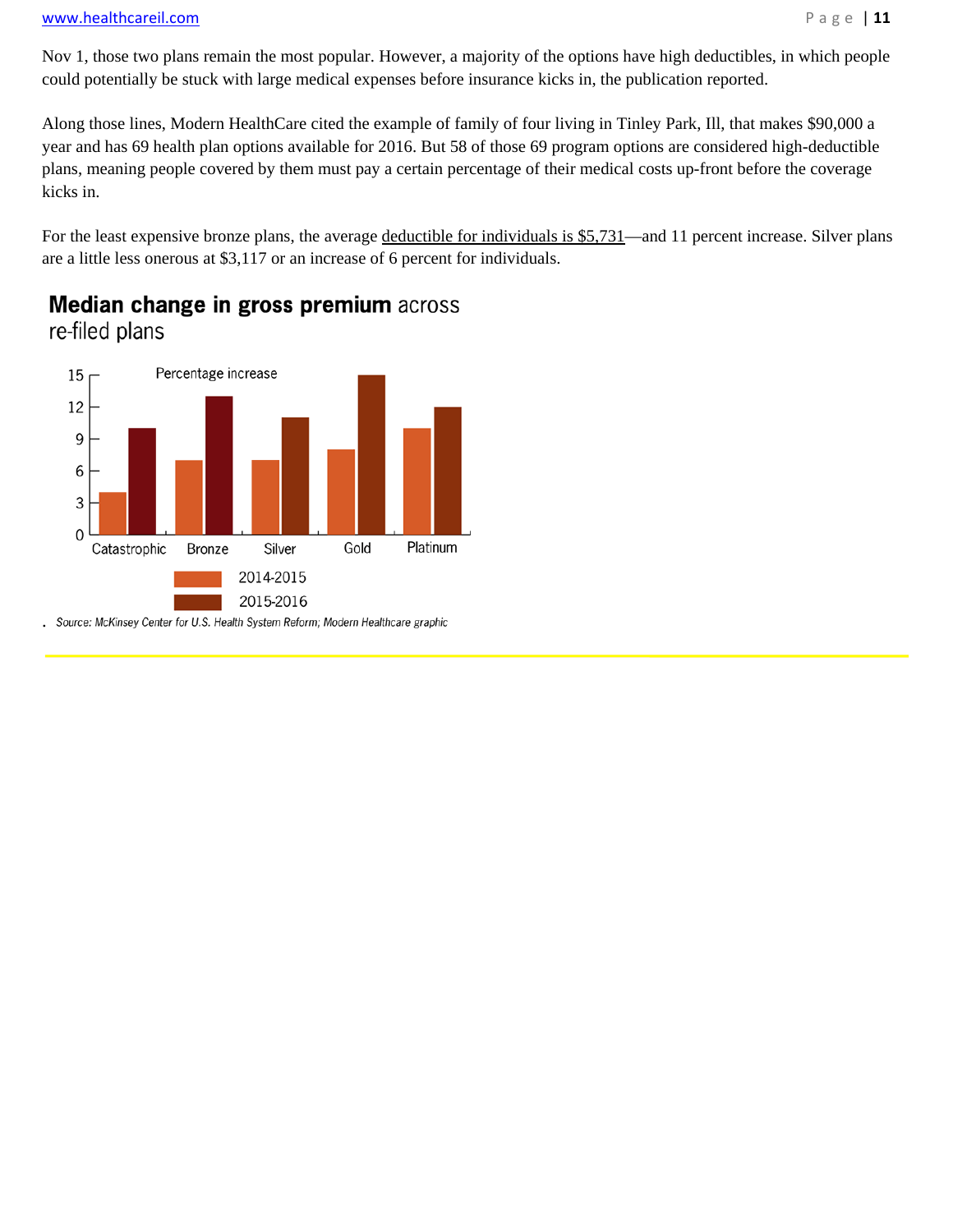### **Social Security, Medicare changes are coming with new budget law**

Robert Powell, Special for USA November 12, 2015

President Obama signed into law a bipartisan budget bill last week that, among other things, changes — for better and worse — Social Security and Medicare laws. Here's a wrap-up:

• File and suspend. Currently, a married person — typically the higher wage earner in a couple — who's at least full retirement age could file for his or her own Social Security benefits and then immediately suspend those benefits while the spouse could file for spousal benefits. By doing this, the higher wage earner's benefits would grow 8% per year. In the meantime, the couple still get a Social Security check, and down the road the surviving spouse could get a higher benefit.

That option is ending for new filers starting May 1, 2016, so if you're interested, now's the time to apply. People already using this strategy will be grandfathered in until age 70.

**• Restricted application.** This is also being phased out. Currently, individuals eligible for both a spousal benefit based their spouse's work record and a retirement benefit based on his or her own work record could choose to elect only a spousal benefit at full retirement age, according to Social Security Timing. That would let them collect a higher benefit later on.

Under the new law, however, only those born Jan. 1, 1954, or earlier can use this option. Anyone younger will just automatically get the larger of the two benefits, according to Social Security Timing.

**• Social Security Disability.** The Social Security Disability trust was on pace to run out money next year and, as a result, millions of Americans were going to receive an automatic 19% reduction in their disability benefits in the fourth quarter of 2016. The new law fixes that by shifting payroll tax revenue from one Social Security trust fund — the Old-Age and Survivors Insurance Trust fund — to another, the Disability Insurance Trust fund.

**• Medicare Part B.** Some 30% of Medicare beneficiaries were expecting a 52% increase in their Medicare Part B medical insurance premiums and deductible in 2016. Under the new law, those beneficiaries — an estimated 17 million Americans — will pay about \$119 per month, instead of \$159.30, for Part B. (Some 70% of Medicare beneficiaries will continue to pay the same premium in 2016 as they did in 2015, \$104.90.)

Beneficiaries, however, will also have to pay an extra \$3 per month to help pay down a loan the government gave to Medicare to offset lost revenue. Plus, all Part B beneficiaries will see their annual deductible increase by 15% to about \$166 in 2016.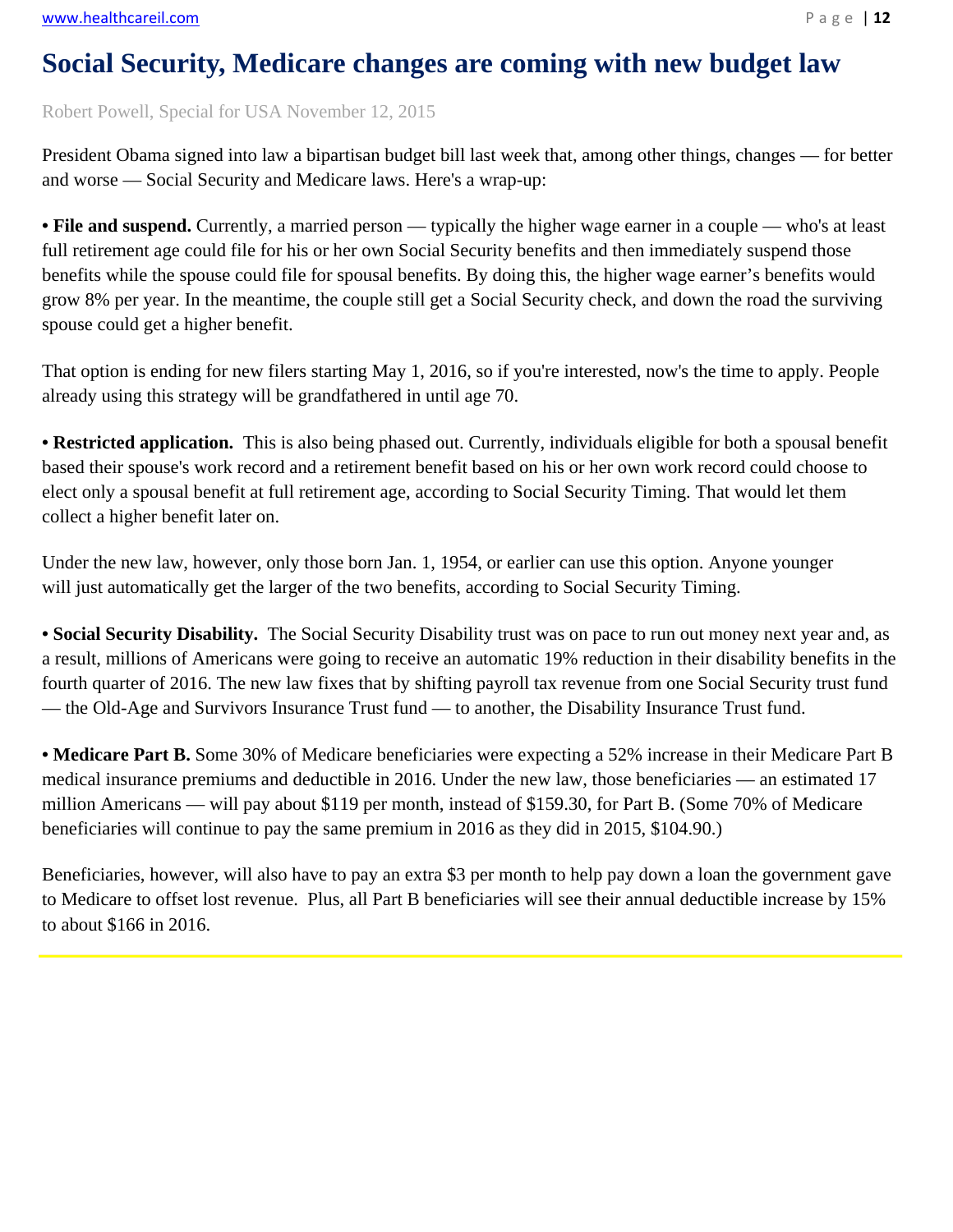# **Morning Briefing: Drug manufacturers under scrutiny from insurers, policymakers**

by Steve Randall | Nov 16, 2015

### **Drug manufacturers under scrutiny from insurers, policymakers**

As the cost and scale of prescription drugs continues to increase insurance companies are seeking assurances that they are getting value for money and legislators are also keen to ensure that the manufacturers are not being excessive in pricing.

Manulife is one of the insurers that is tightening its coverage for prescription drugs and will be examining new-to-market treatments to see if their effectiveness warrants their high cost. This will end the practice of new treatments being automatically added to the list of drugs that the insurer will pay for as soon as they are approved by Health Canada. It may mean that some clients will find claims for new treatments will be declined.

Meanwhile US lawmakers are increasing their efforts to curb excessive pricing by the pharmaceutical industry. The Wall Street Journal reports that The Health and Human Services Department is looking at plans to tackle the issue and presidential candidates across the parties are also adding pressure to the drugs makers.

The pharma industry says that legislators should be looking at insurers though. The Pharmaceutical Research and Manufacturers of America says that insurance companies forcing clients to pay deductibles before drugs coverage takes effect needs to be addressed.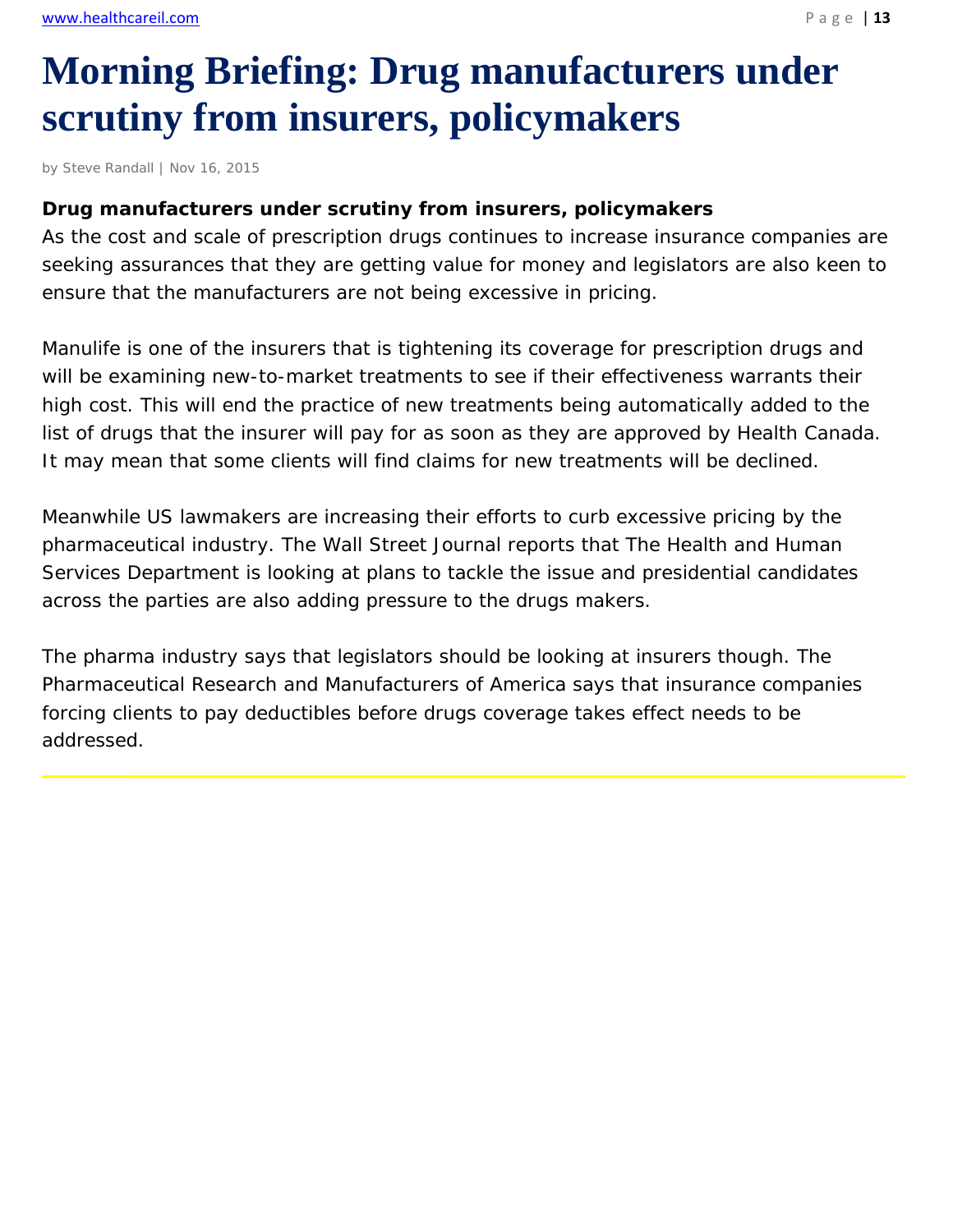### **HHS proposes more consumer-friendly rules for ACA health plans**

By Amy Goldstein November 20

Federal health officials Friday proposed changes to the rules for health coverage sold through insurance exchanges, including a possible floor for how many doctors and other providers each plan must include.

The rules are intended to make it easier for consumers to compare their options in the marketplaces created under the Affordable Care Act. They would define standard deductibles and co-payments, and allow insurers to sell plans with that specific benefit design.

The proposals, released by the Health and Human Services Department, come as the third enrollment season is underway in the federal and state exchanges for people choosing coverage for the coming year. The draft rules, an annual ACA ritual, will begin a debate about what guidelines insurers will have to follow to sell exchange policies for 2017. Most of the changes would move those health plans in the direction of greater regulation and more consumer protections.

They would not reverse the basic elements required of the plans — such as a set of essential covered benefits — but could make a substantial difference to some people.

For instance, one change would allow patients to count all medical expenditures toward the law's ceiling on out-of-pocket costs, even if some care was incurred outside of a plan's network of covered services. Patients could count such spending toward that ceiling if they were not told in advance that a doctor or medical facility was outside their network.

Consumer advocates have pushed for this change. They say patients can get stuck with large bills if, for instance, they seek care at a hospital that is part of their insurer's network and are treated while there by a doctor who is not in the network. Insurers are likely to oppose the idea.

Health insurers and health- policy analysts immediately began to wade through the voluminous regulatory language that spells out the actual details.

Caroline Pearson, senior vice president at the consulting firm Avalere Health, said that the proposals reflect "an aggressive move to strengthen regulation of the market" in the three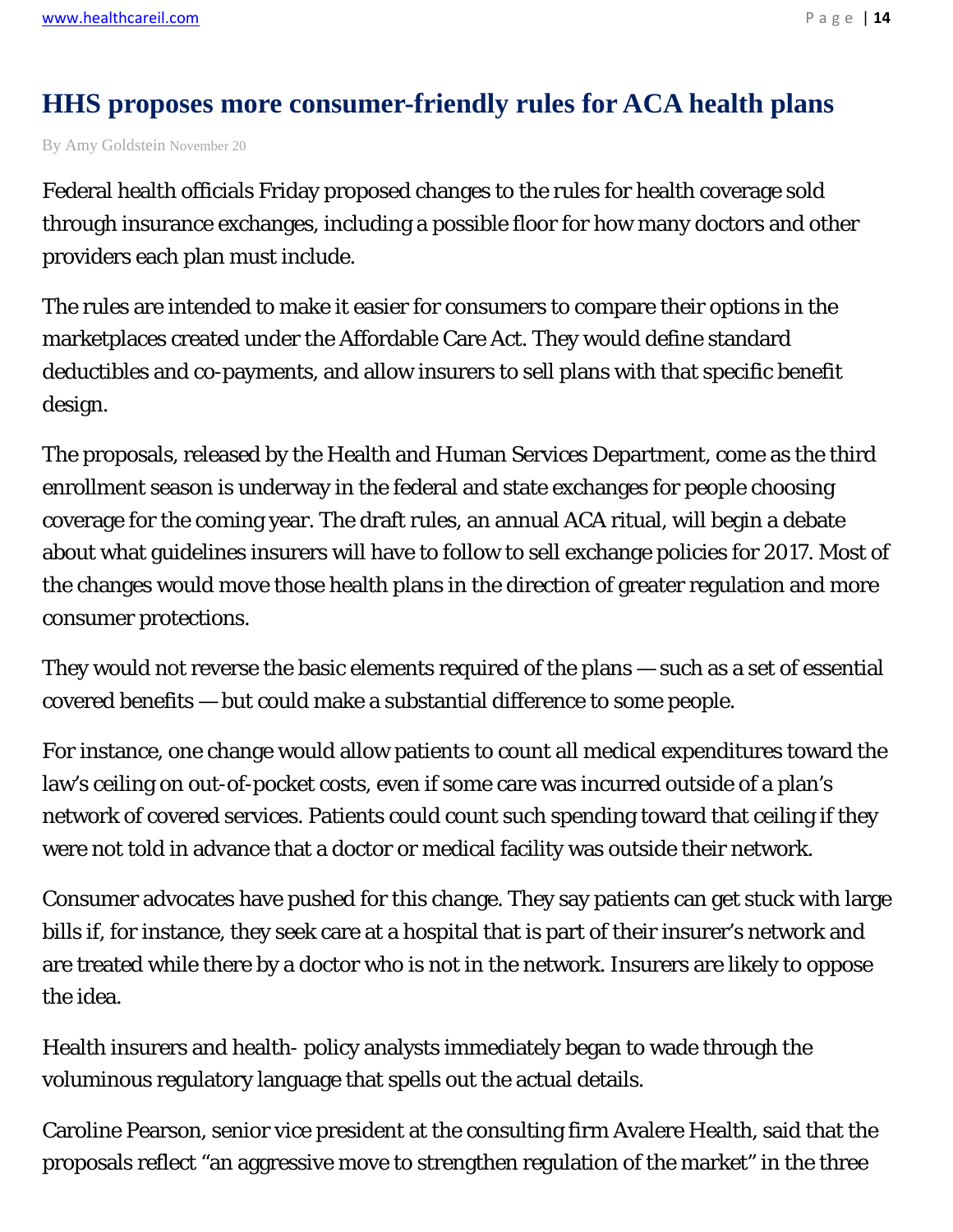#### www.healthcareil.com **Page | 15**

j

Although several changes would benefit consumers, Pearson said they still "are sort of worrisome," given signs that the number of insurers taking part in the exchanges may be unstable. The nation's largest insurer, UnitedHealth Group, made a surprise announcement Thursday that it has been losing so much money on exchange health plans in 23 states that it is halting marketing efforts to enroll people for the coming year — and is debating whether to pull out entirely in 2017.

One aspect of the proposed rules addresses a concern that has roiled parts of the health insurance industry since HHS announced that it was unable to pay more than 13 percent of the money it owes under an ACA provision intended to help offset the expenses of carriers with a large share of customers needing expensive care.

The proposal does not provide a new source of money for those payments, but it would tweak the method used to calculate how much money each insurer needs to pay or is owed under a related program also intended to ease the burden on insurers with big pools of sick patients.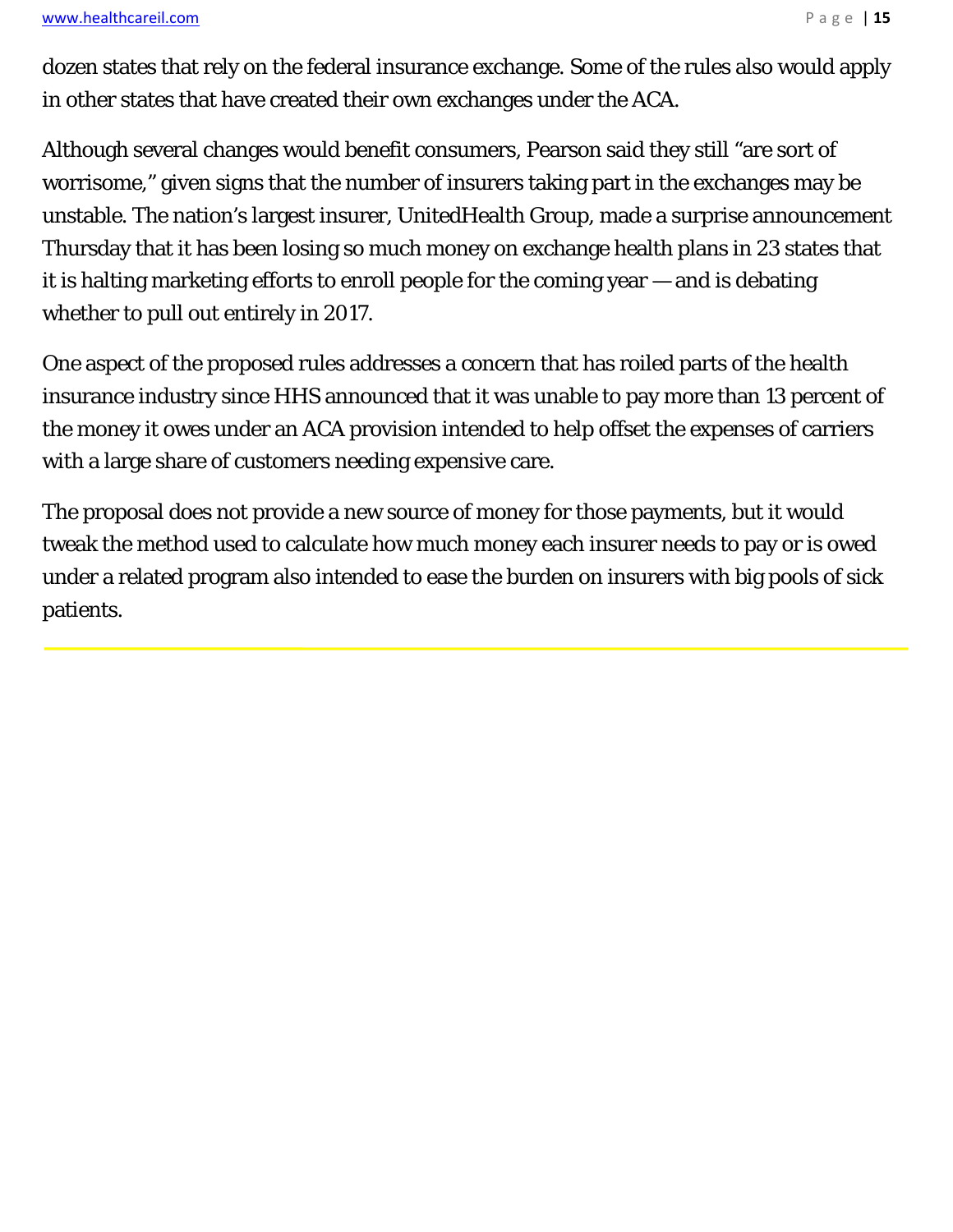## **Companies' health costs grow at new low rate, study finds**

**By Peter Sullivan - 11/12/15 12:59 PM EST** 

Companies' healthcare costs increased this year by the lowest rate since at least 1996, according to a new study.

The report from the consulting firm Aon finds that average healthcare costs for medium and large companies increased 3.2 percent this year, the lowest increase since the firm started tracking the costs in 1996.

However, the study finds that even as overall costs grow more slowly, employees' share of those costs continues to increase, in part because of the looming ObamaCare "Cadillac Tax" on high-cost health plans.

The tax is aimed at constraining healthcare costs, and one way for companies to avoid being hit with the 40 percent levy is to shift more costs onto employees.

The tax, which begins in 2018, affects health plans with costs above \$10,200 for individuals or \$27,500 for families.

The report finds that the percent of healthcare costs covered by employers has declined by about 1 percent per year since 2012.

One third of companies increased the share of costs employees had to pay this year, an earlier Aon study found, and about 80 percent are considering taking that step in the future.

Both unions and businesses have strongly objected to the tax, and talk is growing on both sides of the aisle in Congress about repealing it.

While overall cost growth has been lower, the study projects that it will soon increase.

"As prescription drug costs continue to grow at a double digit pace and the economy picks up speed, it's likely these premium rates will start to climb," said Mike Morrow, senior vice president of Aon Health.

It's not just employers' healthcare costs that are set to start increasing more. The Department of Health and Human Services found in July that overall healthcare costs increased 5.5 percent from last year, an increase from several recent years of record low growth below 4 percent.

HHS pointed to the millions of newly insured people under ObamaCare and higher drug prices a

reasons for the increase.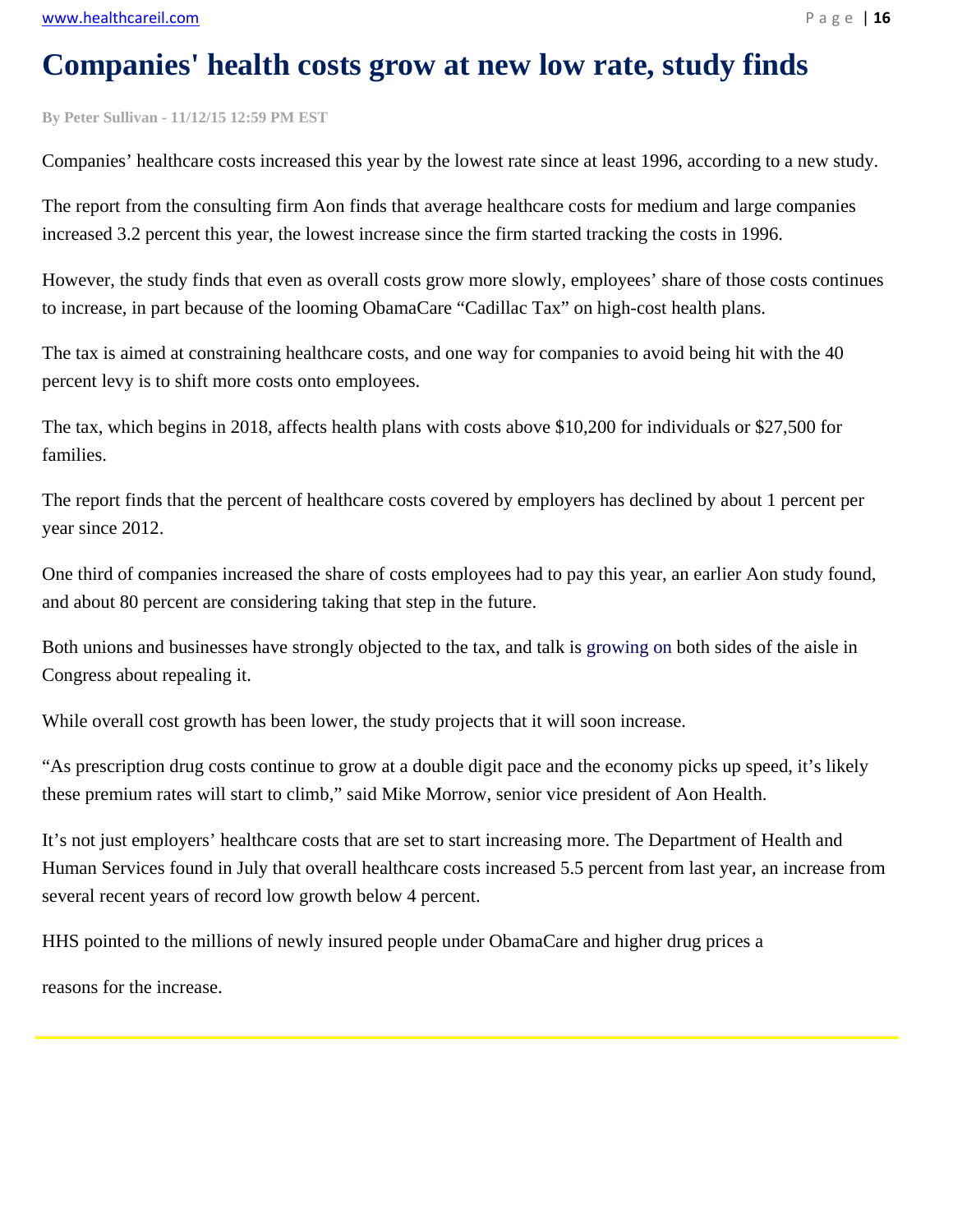### **3 Reasons It's Dumb to Take Social Security Benefits at 70**

**Waiting until you're 70 to take Social Security results in a bigger monthly check, but that doesn't necessarily make it a good idea.** 

### Matthew Frankel Nov 30, 2015

You can choose to start receiving Social Security benefits at any time between your 62nd and 70th birthdays, and many financial experts emphasize the fact that the longer you wait, the larger your monthly benefit checks will be. But there are still some good reasons why many people *shouldn't* put off taking their Social Security benefits until they turn 70. Below, you'll find three of them with an explanation about how *you* can make the best decision for your situation.

**Brian Stoffel**: While there are lots of good, healthy reasons to wait until 70 to claim your Social Security, a simple boost in cash is hardly enough to justify the decision, in my opinion, especially when you already have enough to live a comfortable lifestyle.

Consider the different possibilities of when you can claim, and how it affects your monthly check from the government.

| Age | % of Full Benefits |
|-----|--------------------|
| 62  | 75%                |
| 63  | 80%                |
| 64  | 86.7%              |
| 65  | 93.3%              |
| 66  | 100%               |
| 67  | 108%               |
| 68  | 116%               |
| 69  | 124%               |
| 70  | 132%               |

Source: Social Security Administration. Percentages represent payouts if you start receiving money just after your birthday.

Among Social Security gurus, there's something called the "breakeven age." Here's the thinking behind it: while the person who claims at 62 is getting a monthly check that's almost half of the retiree who waited until 70 to claim, the former is collecting money for a full eight years while the latter isn't.

In other words, the early claimers might be getting less, but they're getting it for a lot longer. Depending on taxes, inflation, investment returns, and a host of other variables, it doesn't become financially advantageous to wait until 70 (versus 66) until a retiree reaches his or her mid-80s.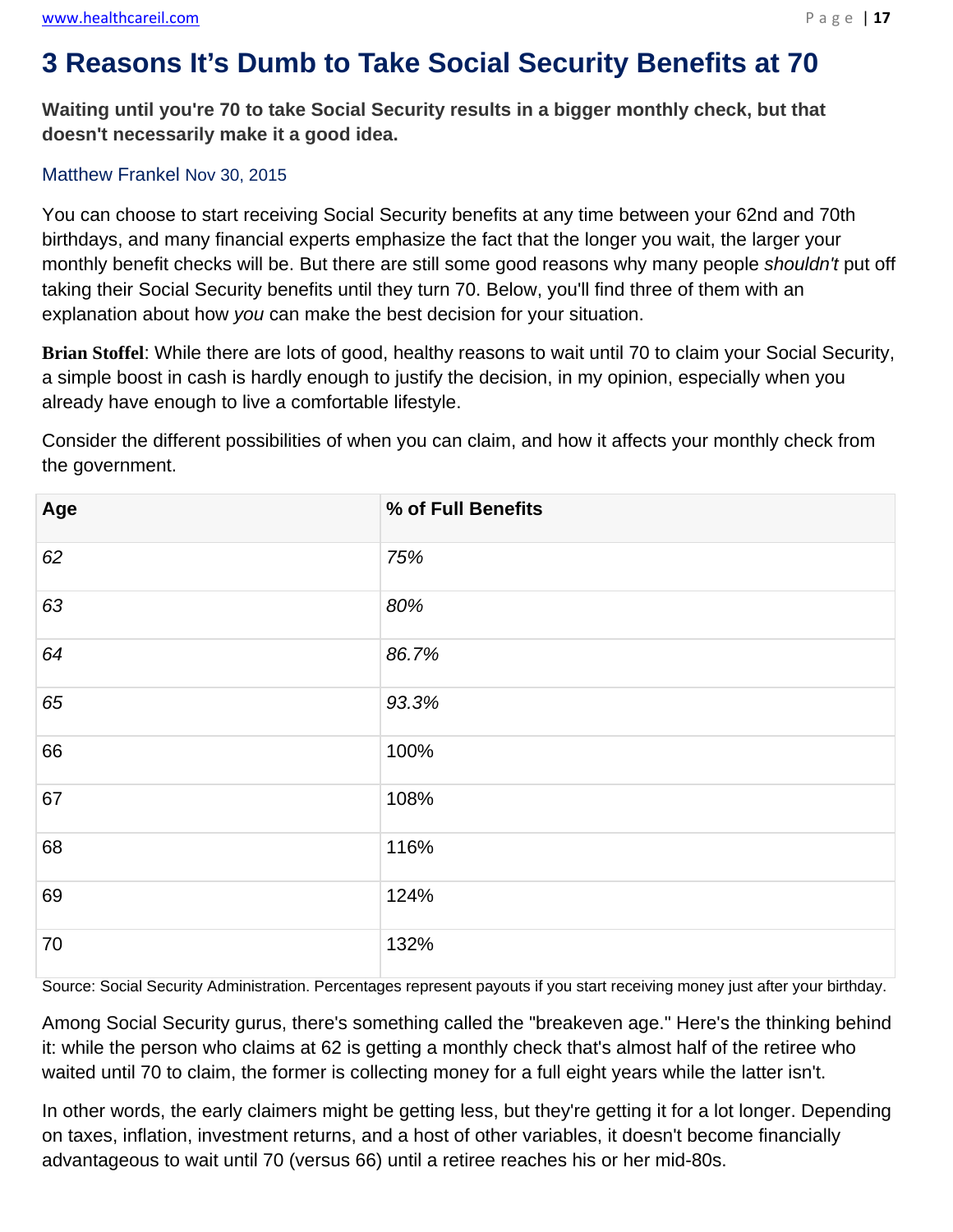Given that the life expectancy for a U.S. citizen aged 70 is 15 years for males and 17 years for females, it's virtually a wash. In the end, if you have enough money to make ends meet and enjoy retirement when you're younger, it makes a lot of sense to take it.

**Matt Frankel:** Brian is 100% correct that theoretically, you'll get the same total amount from Social Security no matter when you decide to start collecting benefits. However, this is based on actuarial formulas, while every person is different.

What I'm getting at is that it's worth assessing your own situation before deciding when you should start receiving Social Security. If you have a family history of longevity and you're in excellent health, it may be to your benefit to wait as long as possible to collect Social Security to take advantage of the higher payments.

On the other hand, if your parents and other family members passed away at a relatively young age, or you're in less-than-stellar health, it's probably in your best interest to start collecting Social Security as soon as possible. For example, if you're a pack-a-day smoker and both of your parents didn't make it past 75, it's probably unwise to wait.

Of course, there are no guarantees when it comes to longevity. People in seemingly poor health live into their 90s, and physically fit people die young. The objective is to look at all of the available information and make the best decision possible for you.

**Dan Caplinger**: Brian and Matt both note that waiting until 70 can unnecessarily lead you to wait for what will theoretically be the same amount over your lifetime. Yet putting theory aside, there's a common situation in which waiting until 70 to claim benefits is *always* the wrong move: when you're looking to collect spousal benefits.

The reason people wait to collect their *own* retirement benefits until age 70 is that they get delayed retirement credits for the years past their full retirement age. That can result in payments that are as much as 32% higher than what they'd receive if they simply took their Social Security benefits at their normal full retirement age.

For spousal benefits, however, no delayed retirement credits are available. If you wait past full retirement age to claim them, you won't get any extra money. You'll just give up benefits that you were otherwise fully entitled to claim, with nothing to show for it.

To be eligible for spousal benefits, your spouse has to claim regular retirement benefits. As soon as you qualify, though, it makes sense to get those spousal benefits started if you're at or beyond your full retirement age.

### **The \$15,978 Social Security bonus most retirees completely overlook**

If you're like most Americans, you're a few years (or more) behind on your retirement savings. But a handful of little-known "Social Security secrets" could help ensure a boost in your retirement income. In fact, one MarketWatch reporter argues that if more Americans knew about this, the government would have to shell out an extra \$10 billion annually. For example: one easy, 17-minute trick could pay you as much as \$15,978 more... each year! Once you learn how to take advantage of all these loopholes, we think you could retire confidently with the peace of mind we're all after